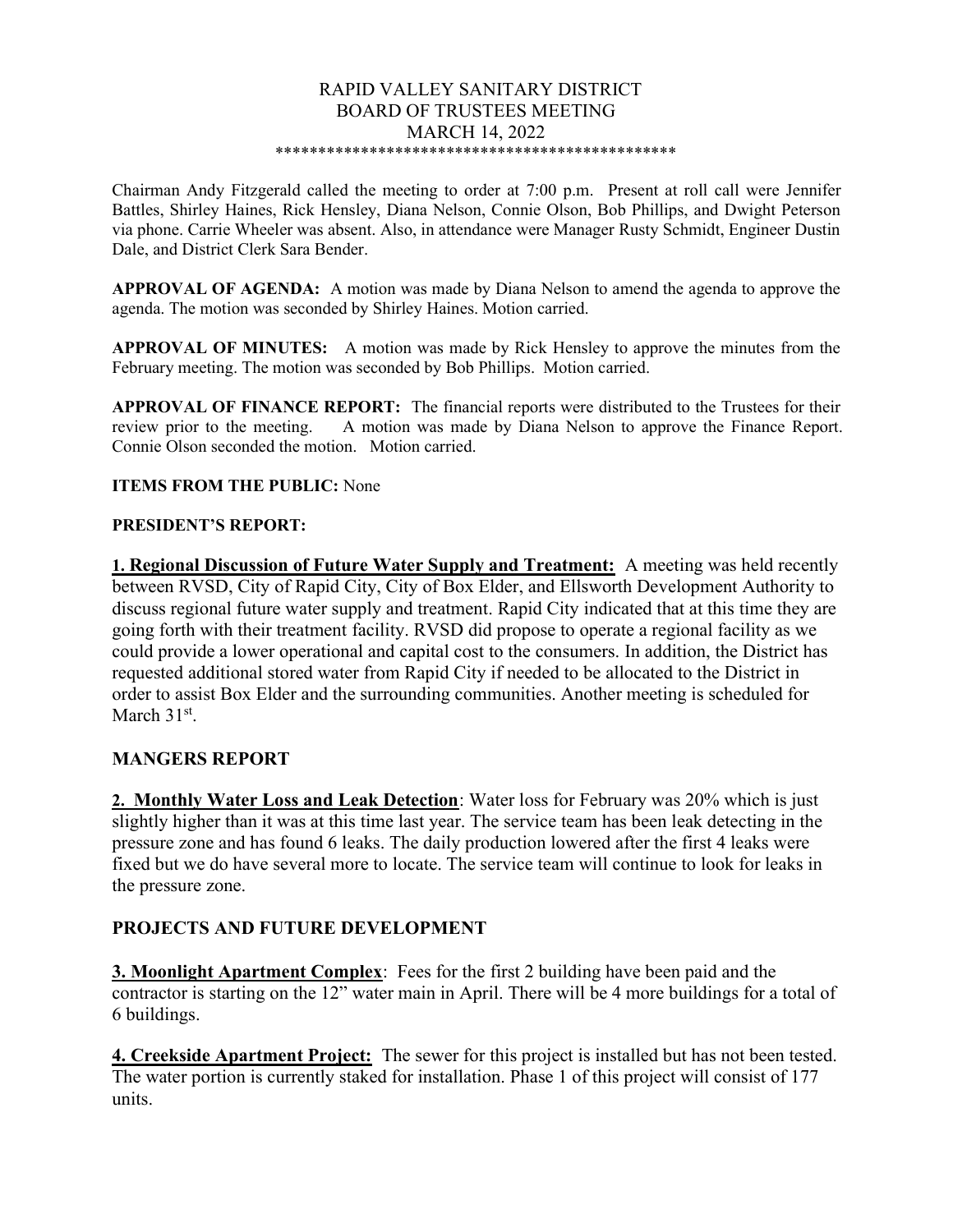5. Murphy Ranch Phase 10 Project: The plans for Murphy Ranch Phase 10 are complete but unsigned the District is waiting on designs to run the sanitary sewer to Apple Tree lane which was not part of the original plans.

6. Mothers and Pats Pl Water Main Extension Project: Dan's ditching is planning to start this project in the next couple of weeks, there have been people in that area who have indicated they are currently out of water.

7. Apple Valley Water and Sewer Expansion: The Apple Valley project is currently delayed. Expected start of construction is unknown at this time.

8. Hillsview Phase 3: The plans for Hillsview phase 3 project have been approved and signed. This phase consists of 45 more single family homes.

# OTHER TOPICS

9. CORC and RVSD Updated Sewer Agreement: The City staff are looking at an addendum to update Exhibit B to reflect future connection points to their 42". There will be a standardized permit requirement for the contractor to submit to the CORC for approval of the connection point.

10. Well Site Evaluation Study: LRE is almost done reviewing all the data, there was more data for the Minnelusa than was anticipated. More information will be provided at the April meeting.

11. Murphy Ditch Crossing: The Conservancy District has asked for a more formal agreement for future water main crossing across the Murphy Ditch. Talbot has looked at the agreement and made some changes and sent back to their attorney. It is a formal agreement to ensure that RVSD will repair any damages to the ditch due to future construction.

12. Shull Tank Easement: The tank easement that was purchased in December of 2004 at the north end of Valley Dr was never filed with the county. Dustin (AE2S) drafted an updated document and Talbot (Gundersen/Palmer) is drafting a signature page. Mr. Shull was contacted, and I will bring him the paperwork for review and signatures.

## Miscellaneous Information:

- The Election schedule is complete, and petitions can be picked up May  $5<sup>th</sup>$ . The trustees whose terms are up in 2022 are Dwight Peterson, Connie Olson, and Jennifer Battles. Petitions are due by May 25<sup>th</sup>.
- The future use permit for the Missouri River has been submitted. The total acre feet requested was 6,050.